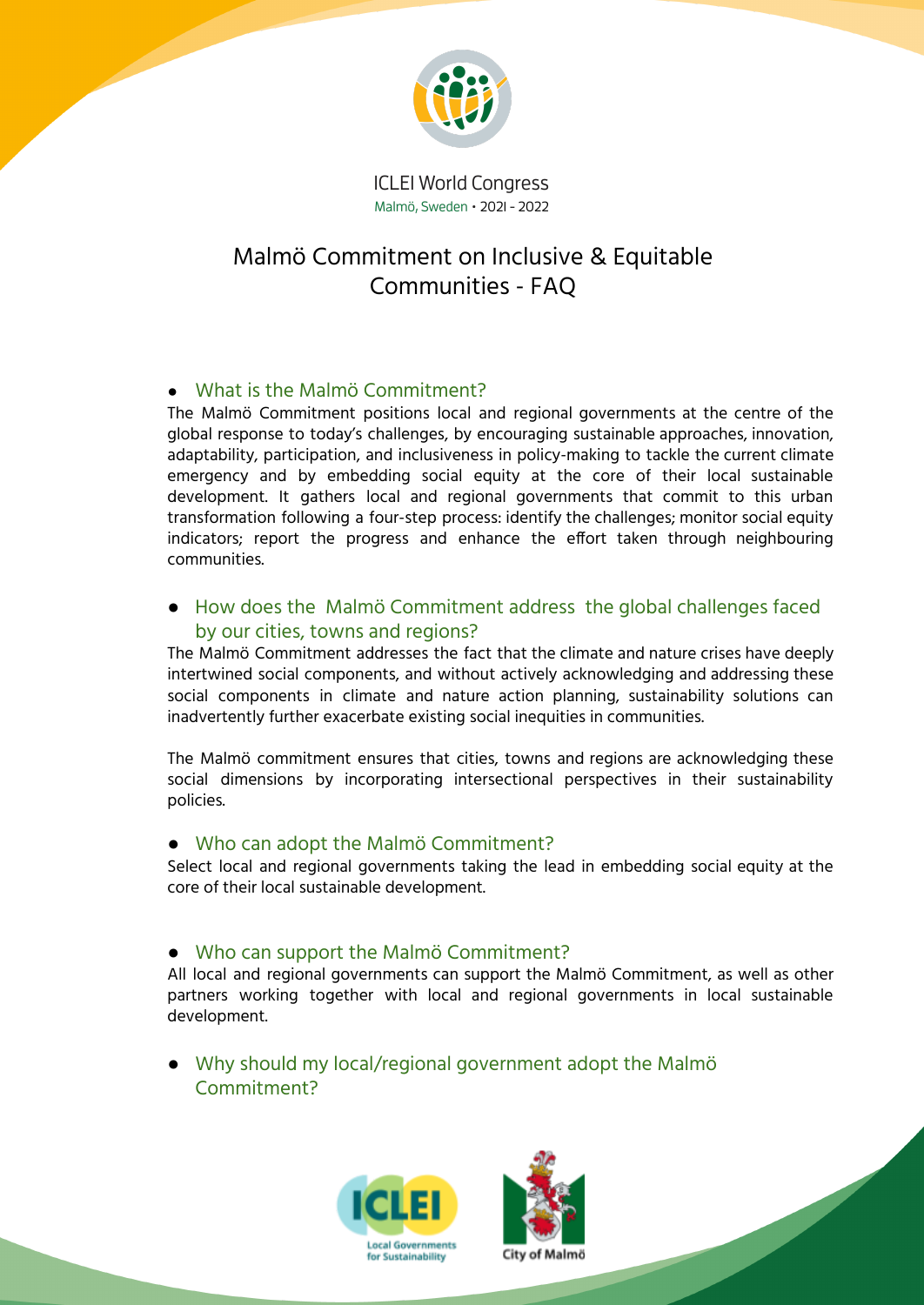- You will have the opportunity to showcase your local government's commitment to developing safe, inclusive, resilient communities for all
- You will become part of a community of like-minded local and regional governments working on equity policies within the sustainability sphere
- You will gain access to tools, resources and good practice which support equitable local sustainable development planning and implementation
- You will share your own knowledge and collaborate with other committed local and regional governments addressing similar challenges and dedicated to promoting equity in their cities, towns and regions.
- I am a local/regional government. How do I adopt the Malmö Commitment? The endorsement of the Malmö Commitment consists in a two-step process:

1. The first step is to become a **supporter**. The supporters will be showcased on the Malmö Commitment website as cities, towns and regions committed to developing safe, inclusive, and resilient communities for all. To become a supporter of the Malmö Commitment does not require any monetary cost or further staff capacity.

2. Local and regional governments taking the lead in embedding social equity at the core of their local sustainable development will be eligible to adopt the Malmö Commitment. After you become a supporter, the Malmö Commitment team will evaluate your readiness to become an **adopter**. This can be re-evaluated in a one year time. To become an adopter of the Malmö Commitment does not have any direct monetary cost, however it does require some invested municipal staff capacity and additional commitments (see below).

Local and regional governments can express their interest in endorsing the Malmö Commitment at [malmo.commitment@iclei.org.](mailto:malmo.commitment@iclei.org)

- What will adopters of the Malmö Commitment commit to?
	- Collaborate with community stakeholders to identify the key sustainability challenges that must be prioritized within the community, and the social dimensions against which each challenge must be addressed;
	- Design smart social equity indicators to measure and monitor their progress in addressing key sustainability challenges facing our communities;
	- Report their progress and share our successes and lessons learned with other committed local governments to develop a pool of knowledge for further advancing equitable sustainable local development around the world;







**ICLEI World Congress** Malmö, Sweden + 2021 - 2022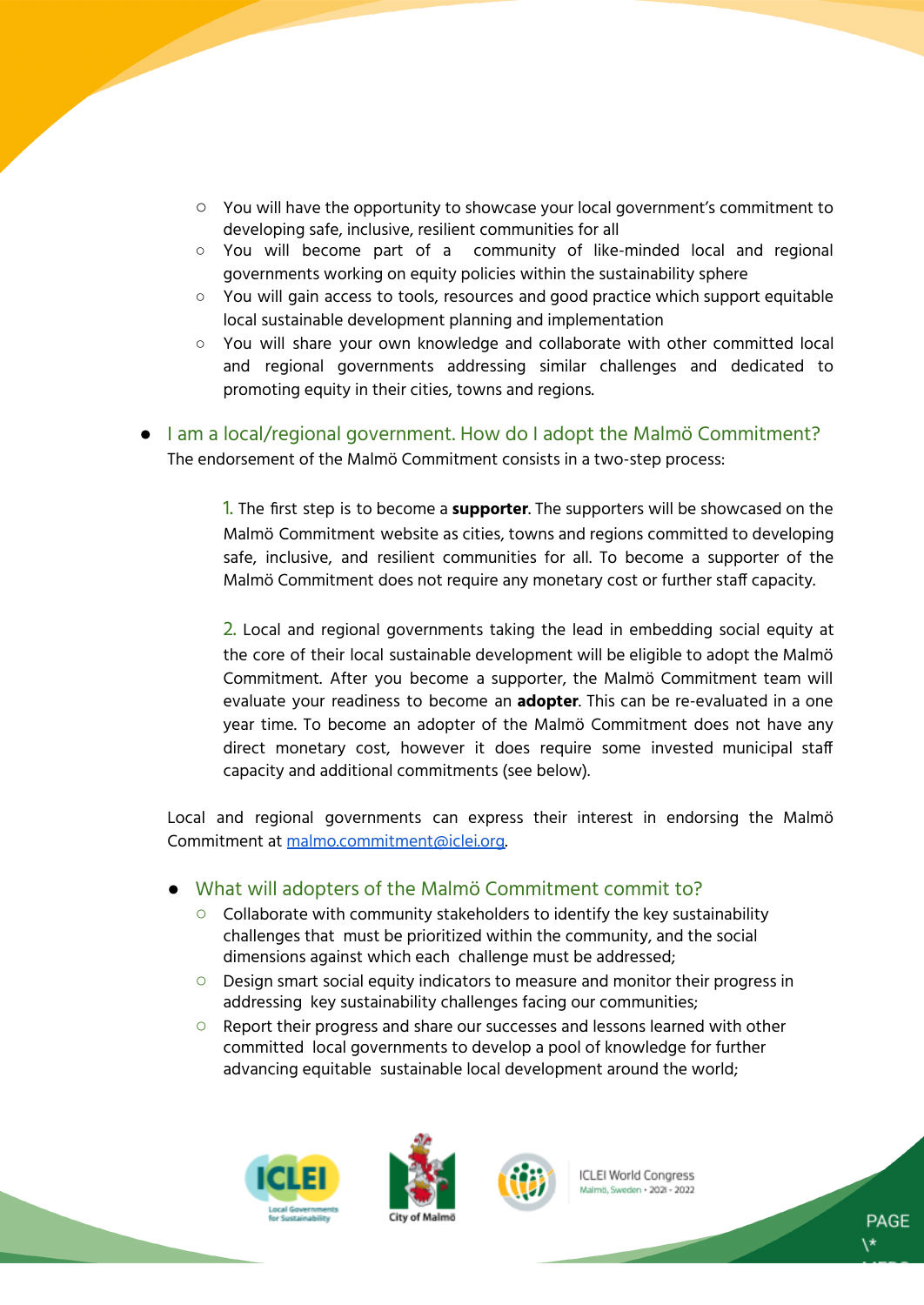Encourage the local governments of neighbouring communities, and those with which we work and partner, to commit to the Malmö Commitment and further enhance our collective efforts.

#### ● Who is authorized to adopt the Malmö Commitment?

Because the Malmö Commitment requires invested municipal staff capacity from the adopting local and regional governments, the Malmö Commitment needs to be adopted by a legal representative of the local government, such as the Mayor, Chief Executive or the City Board.

- What is the Malmö Commitment process?
	- 1. Adopt the Malmö Commitment.
	- 2. Register to the Malmö Commitment platform.
	- 3. Identify sustainability challenges and social dimensions against which they must be addressed, select social equity indicators and conduct community mapping for each indicator, conduct analysis and set a baseline.
	- 4. Set priorities and targets for each indicator for 2025 and 2030.
	- 5. Develop and implement your Malmö Commitment Action Plan, monitor and report progress.
	- 6. Share successes and lessons learned, and encourage others to commit to the Malmö Commitment, contributing to accelerate the process.
- What is the timeframe of the Malmö Commitment?
	- Year 0 Adopt the Malmö Commitment and Create Profile on Malmö Commitment platform and identify Sustainability Challenges
	- Year 1 Design/Select Smart Social Equity Indicators and Set Targets
	- Year 2 Start Reporting Progress
	- Year 2-3 Develop Equitable Development Action Plan
	- Year 3 Implementation of new socially equitable sustainability policies and initiatives
	- Year 3 Become a Malmö Commitment Ambassador
	- Year 4+: Continue Implementation and Accelerate
- My local/regional government is already working with social equity indicators: do we need to design new ones?

No, if your local/regional government is already working with smart social equity indicators in any other commitment or project those same indicators, or a version of those, can be used to report to the Malmö Commitment if appropriate. New indicators can be also used or designed if preferred.

- What are the milestones of the Malmö Commitment?
	- May 12, 2022 : Launch of the Malmö Commitment







**ICLEI World Congress** Malmö, Sweden + 2021 - 2022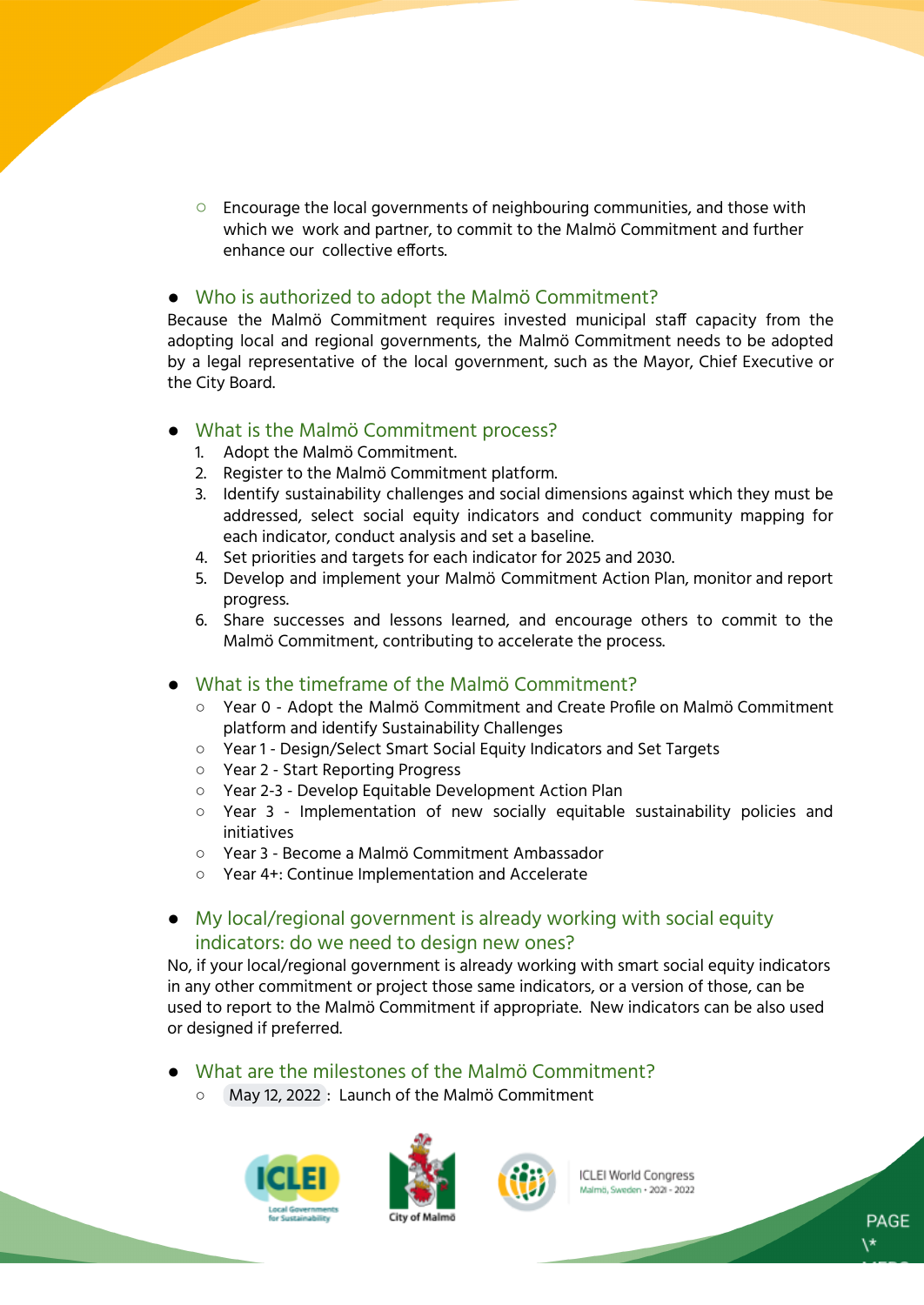- 2024: ICLEI World Congress: the progress made by committed local governments will be showcased
- 2025: Report Progress on set targets
- 2030: Report Progress on set targets
- How much municipal staff capacity is required by adopting the Malmö Commitment?
	- From Year 0 of the process, the city will need to designate one person to be the liaison with the Malmö Commitment team and in charge of the activity reporting on the Platform.
	- $\circ$  During the first year, the city would need to "run a diagnosis" on its sustainability policies and the challenges, both social and environmental, that it currently faces. The city will then research and design social equity indicators for each challenge, collect data and set its baseline and its targets for 2025 and 2030. From year two the city will need to have a screening body to review on-going and new projects according to the set targets, assess on-going projects against equitable development principles and identify potential gaps. The city will be responsible to select a financial model and secure funding, to develop an Equitable Development Action Plan, to implement socially equitable policies and initiatives accordingly and monitor and report to the Malmö Commitment Platform.
	- Additionally the city will need to designate a person to do advocacy work, to participate in focus groups, share lessons learned, participate in events and encourage others to become part of the Malmö Commitment.

#### How will my city be showcased until 2030?

- The equity work of the early adopters of the Malmö Commitment was showcased at the Launch of the Malmö Commitment in the High-Level Plenary "Putting people at the heart of local sustainable development: The Malmö Commitment" of the ICLEI World Congress 2021-2022: The Malmö Summit on May 12th, 2022.
- There will be numerous opportunities for your local government and its work towards equity and sustainability to be showcased: On the Malmö Commitment website: a map of all the committed local governments will figure on the website as well as articles, news, stories featuring the innovative work that is being done by MC local governments. On the Malmö Commitment Platform: Committed local governments will have access to an online reporting platform to monitor their progress, policies and goals. This data and the work they are doing will be available to other LGs who are part of the Malmö Commitment process for peer-learning and knowledge-sharing. In international events: The Malmö Commitment and the work of the local governments that are committed to it will be presented in numerous international events and conferences.

During ICLEI Global Events such as Daring Cities event series and subsequent ICLEI World Congresses







**ICLEI World Congress** Malmö, Sweden + 2021 - 2022